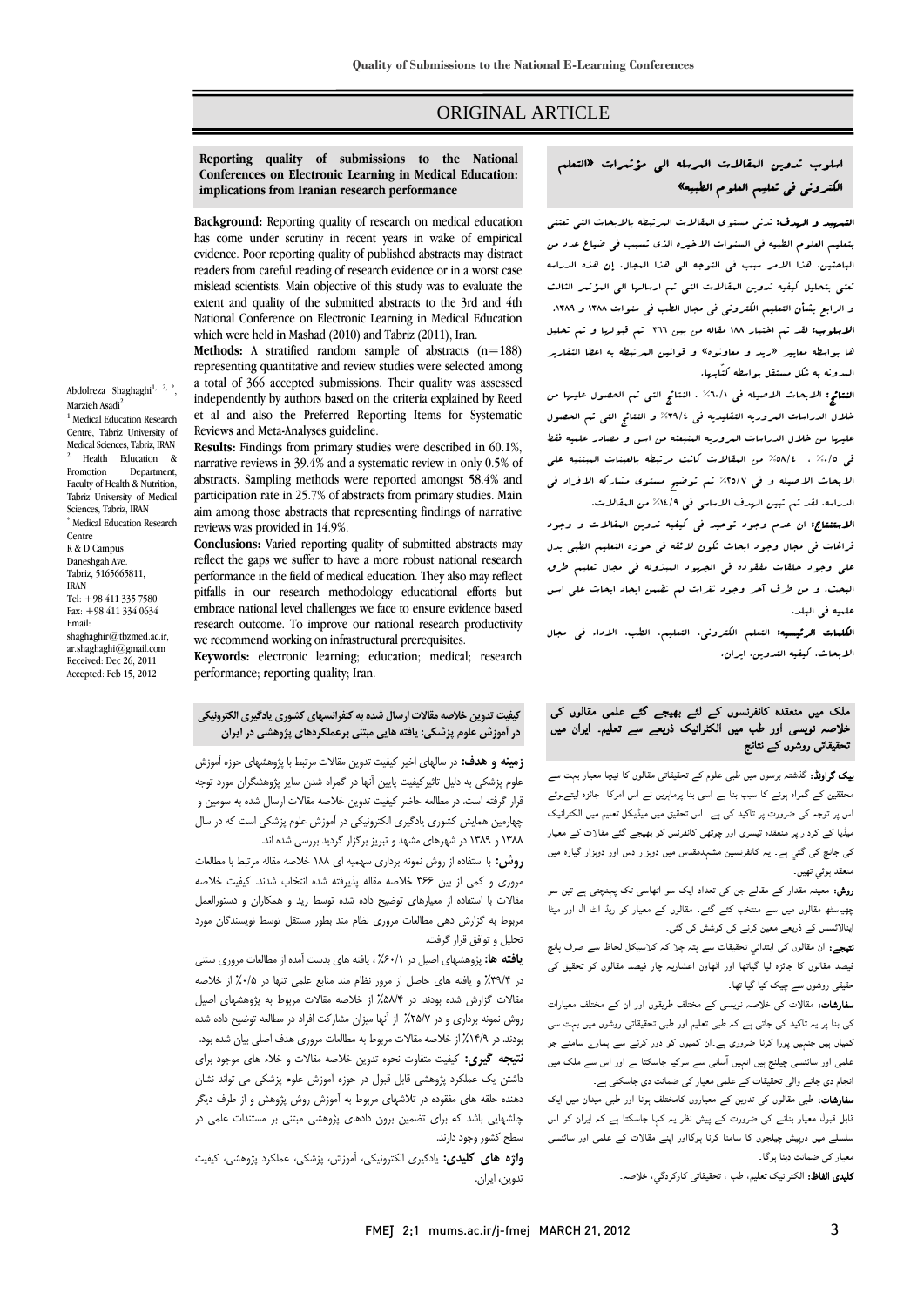#### **INTRODUCTION**

 Reporting quality of research on medical education has come under scrutiny in recent years in wake of evidence  $\frac{1}{2}$  contained from relevant studies  $(1-1)$ . Main concern has been judgment of the readers to critically appraise the scientific literature. Abstracts are windows into their corresponding scientific processes and must be written in ways that attract and its results. But poor reporting quality of published abstracts may distract readers from careful reading of research evidence or in a worst case may mislead scientists. Despite development and administration of standard suboptimal research reports in our academia  $(8, 9)$  internationally. Main objective of this study was to evaluate the extent and quality of the submitted abstracts to the 3rd and 4th National Conference on Electronic Learning in in Mashad and 15-17 February 2011 in Tabriz, Iran. Our special focus was on the accuracy of reporting quality as obtained from relevant studies (1-4). Main concern has been interested readers' attention to learn more about the study research reporting guidelines (5-7) we are still witnessing Medical Education which were held on 17-18 February 2010 well as the validity of conclusions.

#### **METHODS**

 A stratified random sample of abstracts (n= 188) representing quantitative and review (narrative and review) systematic) studies (excluding qualitative studies) were selected among a total of 366 accepted submissions to the  $3rd$  ( $N = 181$ ) and  $4th$  ( $N = 185$ ) National Conference on E- quality of the selected abstracts based on the criteria explained by Reed et al (9) to determine the quality of experimental, quasi-experimental, and observational studies. Preferred Reporting Items for Systematic Reviews assess abstracts from systematic review studies. External validity criteria were checked for abstracts from primary studies based on the reported sampling method, sample size and response rate to uspose probability of sampling<br>bias and hence generalisibilty of a study finding to the wider population. Internal validity criteria were also verified based on the provided numeric results of the studied outcome variables with their precision to endorse reliability of the databases searched, study selection criteria, quality assessment procedures in the retrieved studies, providing summary results and also giving conclusion were also criteria to assess the abstracts from review studies. Authors criteria and any disagreement was resolved by discussion learning in Medical Education in Iran. We assessed the and Meta-Analyses (PRISMA) (6) were also considered to size and response rate to dispose probability of sampling study results. Explanation of the main aim of study, name of independently examined the abstracts for all these quality until final consensus was reached.

### **RESULTS**

 A total of 113 (60.1%) abstracts described findings from primary studies, 74 (39.4%) summarised findings of narrative reviews and only one abstract (0.5%) stated to show results of a systematic review. Among the abstracts from primary studies (113) those which met the studied quality criteria were indicated in Table 1.

| Table 1. Abstracts from primary studies that<br>met quality criteria among submissions to the<br>3rd and 4th National Conference on E-learning<br>in Medical Education, Iran (n= 113) |     |                |  |
|---------------------------------------------------------------------------------------------------------------------------------------------------------------------------------------|-----|----------------|--|
| <b>Assessed quality criteria Frequency</b>                                                                                                                                            |     | <b>Percent</b> |  |
| Aim of the study                                                                                                                                                                      | 104 | 92.0           |  |
| <b>Sampling method</b>                                                                                                                                                                | 66  | 58.4           |  |
| Sample size                                                                                                                                                                           | 83  | 73.5           |  |
| <b>Statistical analysis</b><br>method                                                                                                                                                 | 89  | 78.8           |  |
| <b>Outcome variable</b>                                                                                                                                                               | 72  | 63.7           |  |
| <b>Participation rate</b>                                                                                                                                                             | 29  | 25.7           |  |
| <b>Numeric description of</b><br>outcome variables                                                                                                                                    | 63  | 55.8           |  |
| <b>Precision of outcome</b><br>variables                                                                                                                                              | 12  | 10.6           |  |

Name of the statistical software to analyse data was given in abstracts (20.8%) it was given without explaining the the 47 abstracts (42.0%) from primary studies but in 5 statistical analysis method.

 Amongst abstracts representing findings of narrative reviews  $(n=74)$  in 11 cases (14.9%) main aim of the review was not mentioned as indicated in Table 2.

| Table 2. Abstracts of narrative reviews that met<br>quality criteria among submissions to the 3rd<br>and 4th National Conference on E-learning in<br><b>Medical Education, Iran (n=74)</b> |                  |                |  |
|--------------------------------------------------------------------------------------------------------------------------------------------------------------------------------------------|------------------|----------------|--|
| <b>Assessed quality</b><br>criteria                                                                                                                                                        | <b>Frequency</b> | <b>Percent</b> |  |
| Aim of the study                                                                                                                                                                           | 63               | 85.1           |  |
| Name of databases<br>searched                                                                                                                                                              | 12               | 16.2           |  |
| <b>Search strategy</b>                                                                                                                                                                     | 24               | 34.4           |  |
| <b>Study selection</b><br>criteria                                                                                                                                                         | 4                | 5.4            |  |
| <b>Quality</b> assessment of<br>retrieved studies                                                                                                                                          | 1                | 1.4            |  |
| <b>Summary results</b>                                                                                                                                                                     | 59               | 79.7           |  |
| <b>Conclusion</b>                                                                                                                                                                          | 67               | 90.5           |  |

 Among the abstracts from narrative reviews 12 abstract (17.9%) provided conclusion without explaining the study of a systematic review name of databases searched, search strategy, studies selection criteria and their quality results. In the only one abstract which summarised findings assessment procedures were not mentioned.

#### **DISCUSSION**

 This study results revealed that 74.3% of abstracts from primary studies and 99.0% of abstracts from review studies lack all essential elements for informative reporting. Amongst the reviewed abstracts important information absent frequently and this severely limits referees to critically appraise the submitted abstracts. Our study indicated varied reporting quality of submitted abstracts and the gaps we suffer to have a more robust national research performance in the field of medical education. About 40% necessary to make judgment about their accuracy were

Ī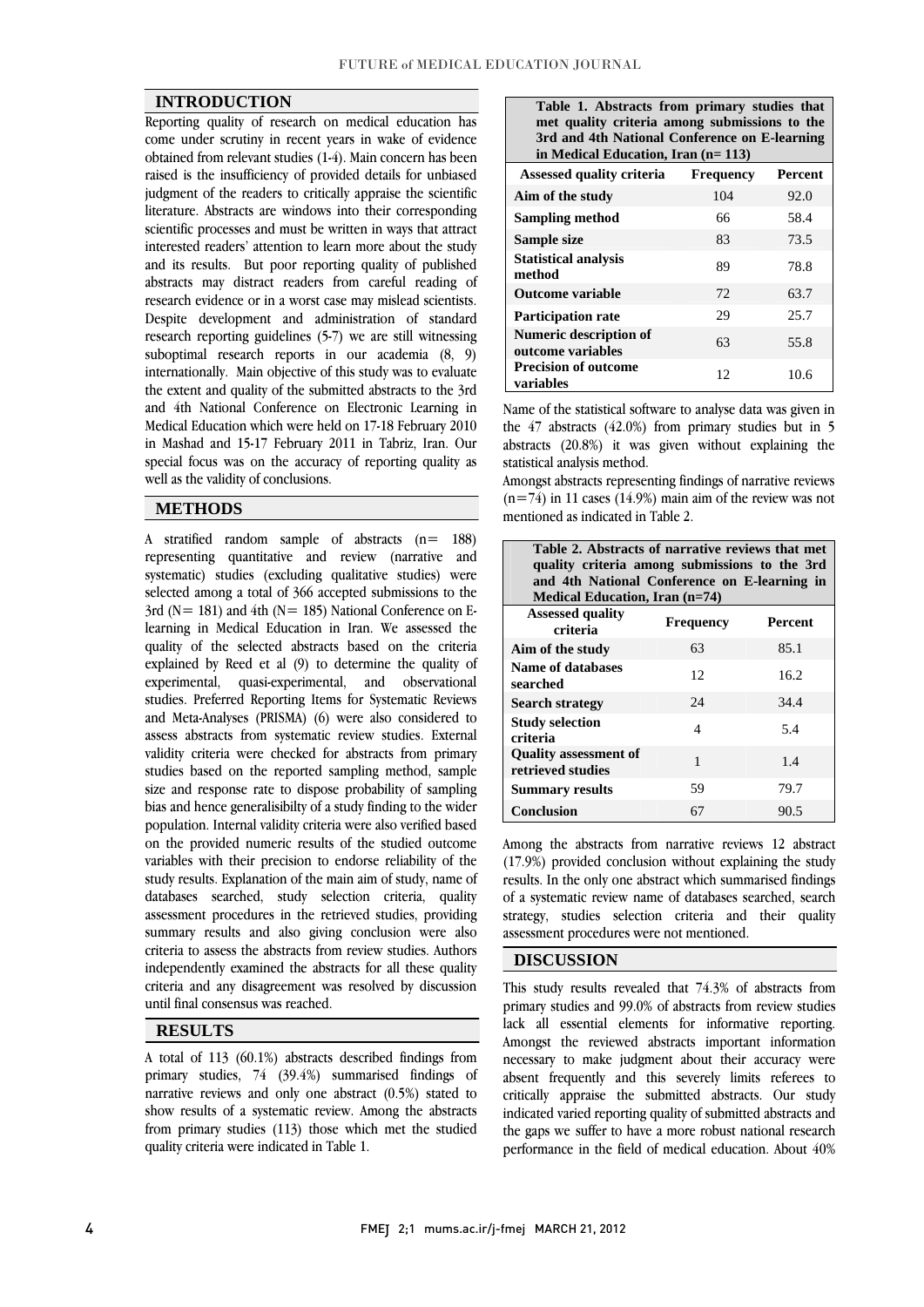of submitted abstracts reported to introduce findings of narrative reviews but current debates (10-13) around their credibility in the hierarchy of research evidence merits revision in the current flow of decisions on submitted In the absence of internationally agreed standards to report study findings (14-18) reliance on less rigorous research abstracts in the national conferences' scientific committees. reports can be embarrassing.

 which focuses on the quality issue of the submitted abstracts to the national medical education conferences. To understand the rationale behind the study procedures and conclusions in the reviewed abstracts it would be highly corresponding studies, thereby to enhance our judgment about the quality of research evidence. A number of abstracts were written in a prospective way to indicate what will be done by author(s) in future. They should not be Nonetheless, the title of a sizable number of abstracts were repetitive such as studies on learners satisfaction after applying blended educational methods in medical education instead of traditional teaching methods or immediately after implementation of a educational programme on E-learning. Such a quality pattern among the submitted abstract to a scientific event is not unique for Iran and almost similar insulficiencies were also reported in<br>other national and international conferences (19-22). We have not assessed the title of reviewed abstracts for multiple presentations but it has been shown that it is not unfamiliar in other countries (23-28). Overall quality of a research report will not be judged only upon its reporting quality but<br>also based on its contribution to the scientific world. So to To the best of our knowledge this is the first study in Iran appealing for us to have access to the full text of accepted as it is purely because their title is astonishing. investigations on acquisition of knowledge and skills and almost similar insufficiencies were also reported in report will not be judged only upon its reporting quality but

 improve our national research productivity we recommend working on infrastructural prerequisites needed for prevention of research misconducts in this field. Although we have selected a representative sample of abstracts findings may not be assumed to extend beyond these also other medical fields, but these findings may reflect embrace national level challenges we face to ensure evidence based research outcome. Such a conclusion is inline with the constraints were reported for countries submitted to only two national conferences and hence the conferences and to all performed research in this field and pitfalls in our research methodology educational efforts and across the whole Asian continent (29).

across the whole Asian continent (29).<br>Due to the impact findings of a good quality research on different aspects of medical teaching-learning processes may have on the attainment of graduates from academic institutions and therefore on the enhancement of health care quality (30), our national research performance in the field of medical education merit further investigation and<br>highly recommended  $\overline{a}$ highly recommended.

### **ACKNOWLEDGEMENT**

 $\mathbf{R}$ submitted their works to the 3rd and 4th National<br>Conference on Elearning in Medical Education Authors would like to thank Iranian researchers who Conference on E.learning in Medical Education.

 $\overline{a}$ 

 **Conflict of interest:** There are not any conflicts of interest regarding the submission and publication of the article and its potential implications. The authors agree to transfer the<br>copyright of this article to the Future of Medical Education Journal and not to publish the manuscript elsewhere in any its potential implications. The authors agree to transfer the other language without the consent of the Journal.

 $\ddot{\phantom{a}}$  **Funding and support:** This study was supported by Tabriz University of Medical Sciences.